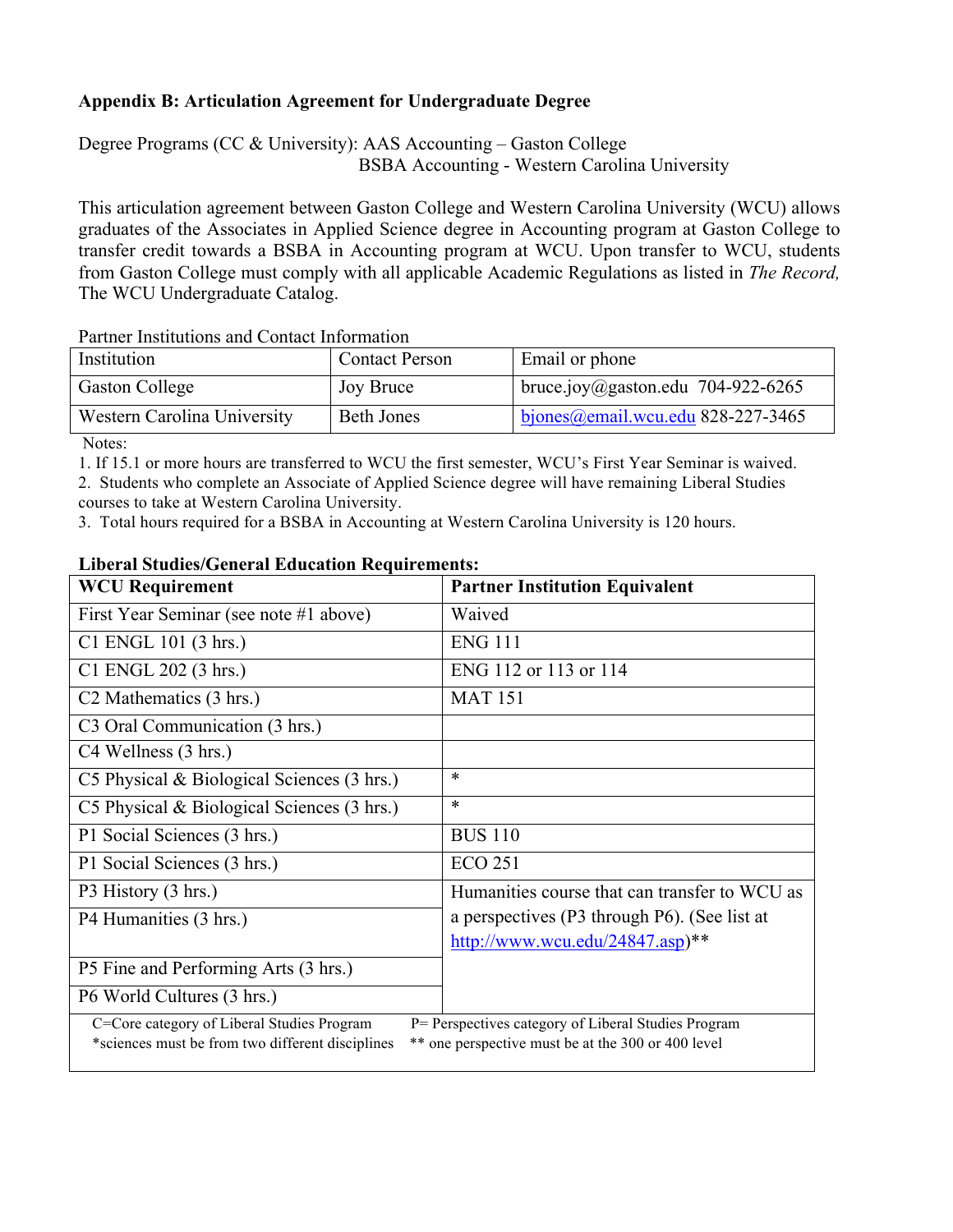| <b>Major Requirements (courses)</b> |                                       |  |  |
|-------------------------------------|---------------------------------------|--|--|
| <b>WCU Requirement</b>              | <b>Partner Institution Equivalent</b> |  |  |
| MATH 170 (satisfies C2)             | <b>MAT 151</b>                        |  |  |
| ACCT 251                            | <b>ACC 120</b>                        |  |  |
| ACCT 252                            | <b>ACC 121</b>                        |  |  |
| ECON 231 (satisfies P1)             | <b>ECO 251</b>                        |  |  |
| <b>ECON 232</b>                     | <b>ECO 252</b>                        |  |  |
| <b>CIS 251</b>                      |                                       |  |  |
| <b>LAW 230</b>                      | <b>BUS 115</b>                        |  |  |
| <b>MKT 201</b>                      |                                       |  |  |
| <b>FIN 305</b>                      |                                       |  |  |
| <b>MGT 300</b>                      |                                       |  |  |
| QA 305                              |                                       |  |  |
| <b>MGT 404</b>                      |                                       |  |  |
| ACCT 275                            | <b>ACC 220</b>                        |  |  |
| ACCT 352                            |                                       |  |  |
| ACCT 355                            |                                       |  |  |
| ACCT 356                            |                                       |  |  |
| ACCT 365                            |                                       |  |  |
| ACCT 454                            |                                       |  |  |

## **Major Requirements (courses)**

Other requirements needed to complete the degree program.

30 hours of general electives

ACCT 495